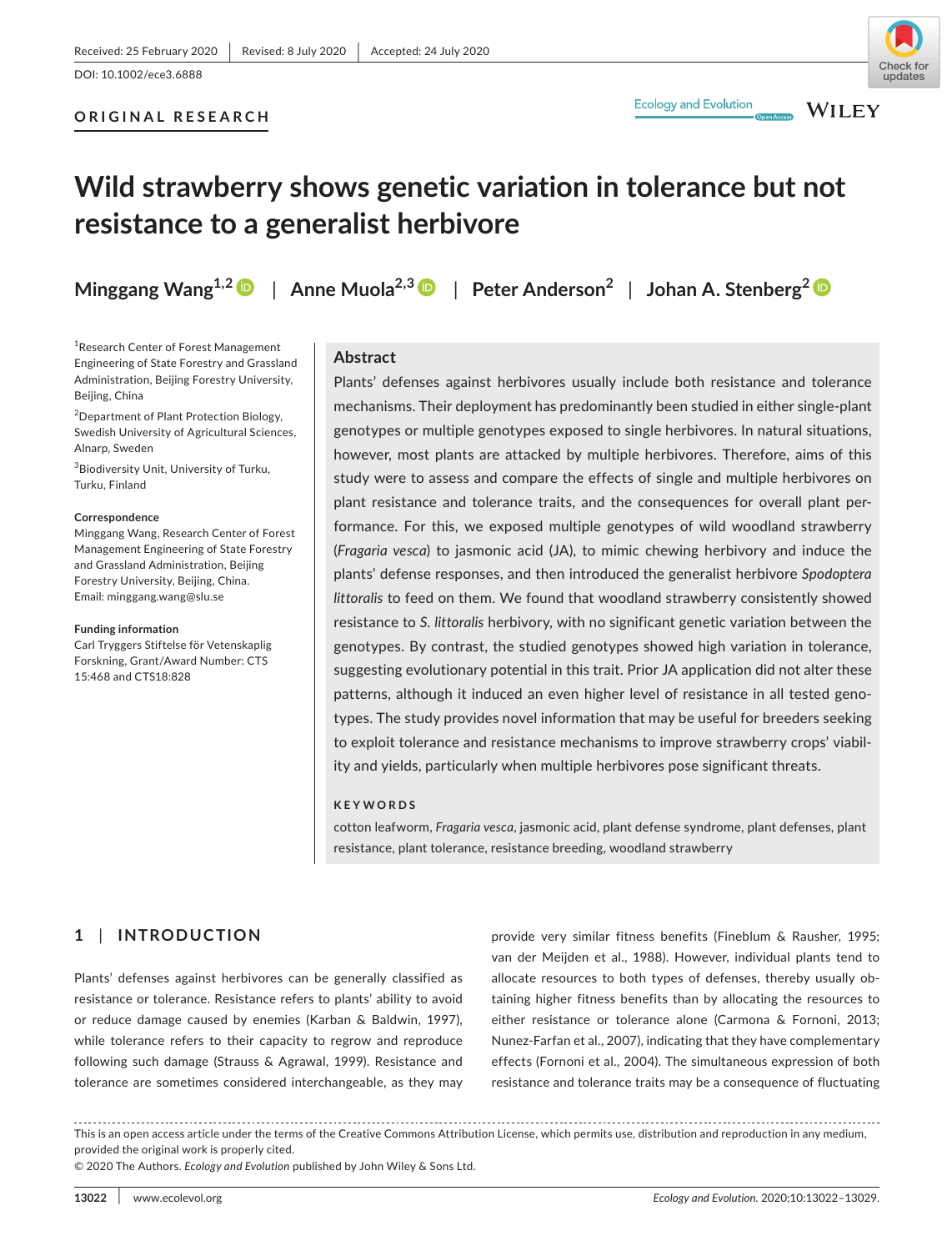selection pressures, due to variations in amounts and types of damage (Nunez-Farfan et al., 2007) and/or the genetic variation in plant defense responses to such damage (Muola et al., 2010). Thus, it is essential to examine both types of defense mechanisms under different damage scenarios, for example, attacks by single and multiple herbivores, and in various plant genotypes to elucidate the variation in plant defenses induced by herbivores.

Plants typically face tremendous variation in damage due to the spatiotemporal variation in the occurrence of herbivores (Tomas et al., 2011). Moreover, different plant genotypes can vary in both tolerance of and resistance to these herbivores, providing opportunities to assess and compare contributions of the two strategies to overall defense trait evolution (Agrawal, 2004; Kant et al., 2008; Muola et al., 2010; Stevens et al., 2007). In addition, the relative importance and roles of resistance and tolerance may differ depending on whether plants are attacked by single or multiple herbivores, as reviewed by Stam et al. (2014). For example, resistance or tolerance may be enhanced or reduced by a previous herbivore, thereby affecting a plant's phenotype, physiology, and induction of its defenses by subsequent herbivores (Omer et al., 2001; Zhu-Salzman et al., 2008). Such complex induction by multiple herbivores on the overall expression of plant defense can eventually result in diffuse plant performance or fitness as compared to an induction resulting from one herbivore (Ter Horst et al., 2015; Walsh, 2013). Thus, plant resistance or tolerance responses to single and multiple herbivores have been assessed and compared in a few studies, but in most cases, they have been examined in a single genotype (e.g., Dicke et al., 2009; Rodriguez-Saona et al., 2005; Stam et al., 2014). Few studies have been designed to investigate plants' defense strategies more comprehensively, by comparing the effects of single and multiple herbivores on the expression of resistance and tolerance traits of multiple plant genotypes (but see Mitchell et al., 2016).

The expression of plant resistance- and tolerance-related traits is regulated by several key signaling pathways involving phytohormones, including jasmonic acid (JA) (Glazebrook, 2005), salicylic acid (Zarate et al., 2007), and ethylene (Stotz et al., 2000). Among these phytohormones, JA particularly has long recognized roles in inducing plant defenses against chewing herbivores, for example, by triggering enhanced production of plant secondary metabolites that deter or reduce further herbivore feeding (Thaler et al., 1996). Exogenous applications of JA have been shown to induce resistance to insect herbivores in a wide range of plant species **(**e.g., Omer et al., 2000; Délano-Frier et al., 2004; Zhu & Tian, 2012). For example, in tomato it can induce increases in levels of proteinase inhibitors and polyphenol oxidase, resulting in reductions in performance of many pest insects in the field (Thaler et al., 1996). JA also has regulatory effects on plant development and physiology (Creelman & Mullet, 1995; Santino et al., 2013), which may directly alter the expression of either tolerance or resistance traits, or change the inducibility of plant defenses by later herbivore attacks. Hence, JA may influence plants' productivity and reproduction (Avanci et al., 2010; Délano-Frier et al., 2004), particularly when plants are subjected to subsequent herbivore feeding.

In the study presented here, we exposed multiple woodland strawberry (*Fragaria vesca* L.) genotypes to larvae of the polyphagous moth *Spodoptera littoralis* to detect the genetic variation in plant resistance to, and tolerance of, a generalist chewing herbivore, and to examine whether these defenses and the potential genetic variation in them is modified by prior application of JA. We posed three specific hypotheses: first, that the resistance and tolerance of *F. vesca* to *S. littoralis* would vary among the plant genotypes; second, that the resistance and tolerance responses to *S. littoralis* would be modified (genotype-dependently) by prior application of JA; and third, that the plants' performance would be promoted by prior application of JA, either through direct developmental or physiological effects, or indirectly through inducing enhanced resistance to, and tolerance of, *S. littoralis*.

# **2** | **MATERIALS AND METHODS**

# **2.1** | **Study system**

Woodland strawberry, *F. vesca*, is a herbaceous perennial species that is widely distributed in the northern Hemisphere (Hilmarsson et al., 2017). It is a wild relative of cultivated garden strawberry (*Fragaria × ananassa* Duch.) that has been used as a model system in many studies concerning pest management or evolutionary consequences of domestication (e.g., Badmi et al., 2019; Egan et al., 2018; Muola et al., 2017; Osorio et al., 2008).

The cotton leafworm, *S. littoralis* (Lepidoptera: Noctuidae), is a polyphagous moth originating from Africa that is known to induce and respond to plant resistance (Anderson et al., 2001, 2011). It has a broad range of host plants and is known to attack more than 130 plant species from 56 families, including important crops such as cotton and tomato (Pogue, 2002). *Spodoptera* spp. have been recorded as strawberry pests worldwide, including Europe (El-Sheikh, 2015), America (Montezano et al., 2018), and Asia (Yang et al., 2016). Although *S. littoralis* has not yet been found in Sweden, this species is a range-expanding pest in Europe that is characterized by extreme polyphagy and strong adaptive ability during host plant selection (Proffit et al., 2015). The purpose of this study was to examine the genetic variation in plant defense responses to generalist chewing herbivores, represented by *S. littoralis*. For this purpose, *S. littoralis* eggs were hatched and the larvae were reared on an artificial diet (Hinks & Byers, 1976), in a growth chamber providing 16:8-hr light: dark cycles, at 25°C and 70% RH, until the 3rd instar before introduction to the experimental plants. The site of these, and all the procedures described below, was the Swedish University of Agriculture's campus at Alnarp.

# **2.2** | **Experimental design**

To assess genetic variation in woodland strawberry's resistance to, and tolerance of, feeding damage by the generalist herbivore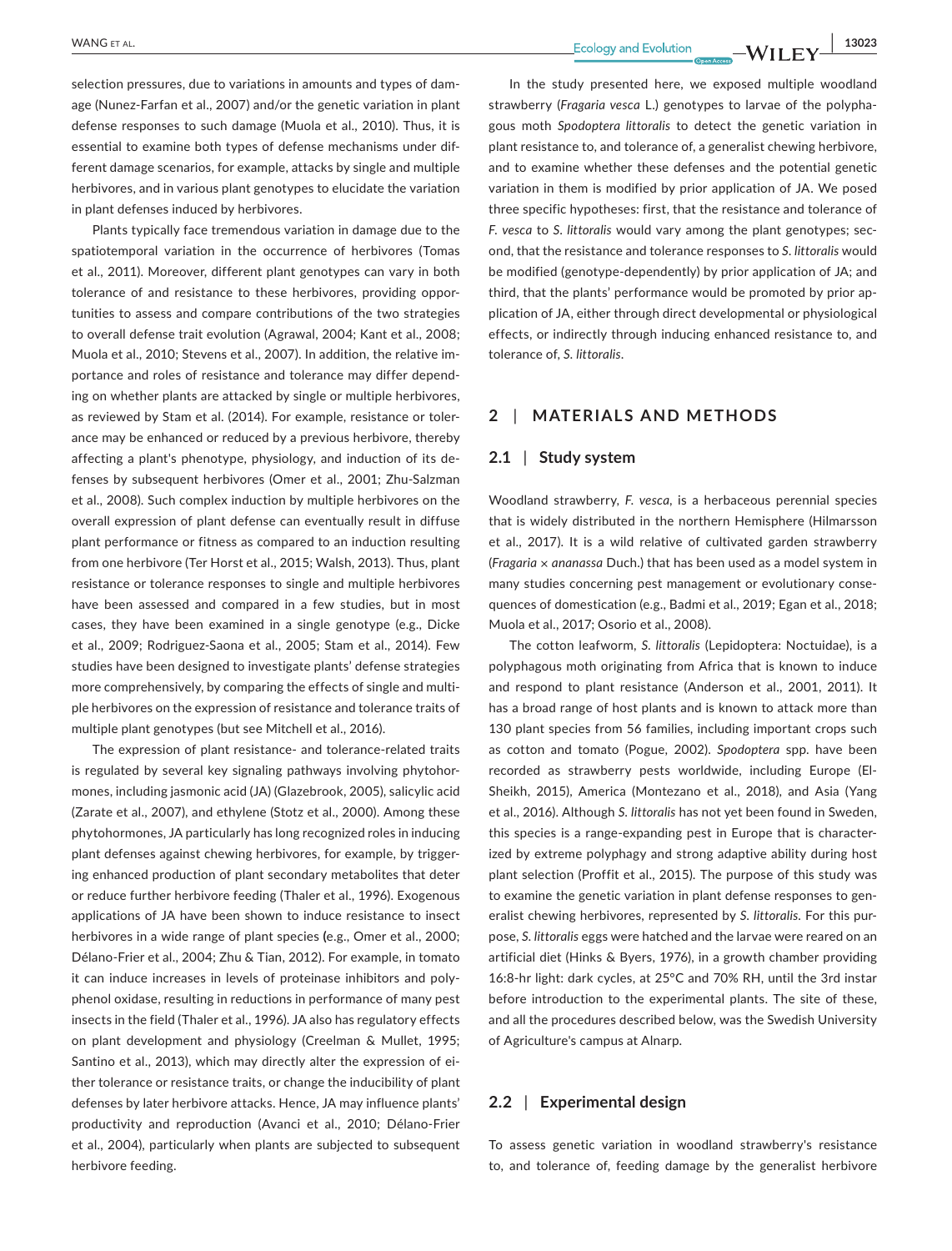**13024 WII FY** Ecology and Evolution **and Example 2018** WANG ET AL.

*S. littoralis*, and possible modulation of its responses by prior application of JA, we subjected 16 genotypes of the species (described by Weber et al., 2020) to four treatments (see below). The genotypes were selected from our archive of clones collected from various sites in Uppland, Sweden, in 2012 (Weber et al., 2020). Plant material for the experiment was propagated from runners collected from the clone archive that were maintained in a greenhouse providing 16-hr light: 8-hr dark, 20:16°C cycles. On 5 May, 2018, at least 28 replicates per genotype were cloned for this experiment. Runners were planted in pots (7  $\times$  7 $\times$ 7 cm) with 0.3 L Hasselfors<sup>™</sup> potting medium (Hasselfors Garden, Örebro, Sweden). Twelve weeks later, the young plants were assigned to one of four treatments following a full-factorial design, described below and designated: (a) control, (b) JA, (c) *S. littoralis*, and (d) JA + *S. littoralis*. Seven replicates of each genotype were subjected to each treatment, resulting in a total of 448 (4  $\times$  16 $\times$ 7) pots. The pots were placed in a greenhouse (providing 16-hr light: 8-hr dark, 20:16°C cycles) in a randomized block design to minimize confounding effects of potential environmental gradients (e.g., in temperature, evaporation, and light intensity). Each block included one replicate of each genotype subjected to each of the four treatments.

Before the application of JA, all plants were covered by 2-L plastic bags. Each plant assigned to the JA or JA+ *S. littoralis* treatments was treated with 1 mM JA solution, made by dissolving 5 ml of a 210 g JA/mol EtOH solution in 2,365 ml of Milli-Q water and then adding 2,378 ml of Tween 20. Plants assigned to the control and *S. littoralis* treatments were sprayed with control solution containing the same amounts of Milli-Q water and Tween 20 supplemented solely with 5 ml pure EtOH. JA and control solutions were carefully sprayed in the covering bags to avoid cross-pot contamination of JA. The spray was applied three times, using a sprayer from the top of the plant to ensure that all leaves were saturated. Each individual plant received roughly 0.8 ml of JA solution (containing 2.4 µmoles of JA, Sigma) or control solution. The bags were closed immediately after the application of solutions for 48 hr, to allow the solutions to settle on the plant surfaces.

Four days after the treatments, all plants were individually covered with perforated bags (supplied by Baumann Saatzuchtbedarf). One 3rd instar *S. littoralis* larva (25.6 ± 3.2 g) was introduced into each bag covering a plant assigned to the *S. littoralis* or JA+ *S. littoralis* treatments. Larvae were starved for 24 hr in an Eppendorf tube before weighed and then released next to the basal part of a bagged plant by opening the cap of the Eppendorf tube. Two hours after introduction of the larva, we checked all the tubes. Each larva could move freely in the bag it was placed in, but if it caused no damage, it was replaced by another one. Plants were carefully watered daily at their bases, to avoid affecting the larvae.

The larvae were allowed to feed on the experimental plants for a week before being removed together with the perforated bags. Mortality rates of the larvae were very high (101 and 107 dead out of 112 individuals for  $-$  JA and  $+$  JA treatment, respectively), so instead of estimating their growth rates, we recorded the larval mortality and the proportion of the area of every leaf of each plant damaged

by *S. littoralis* feeding. The consumed area was visually estimated and averaged as the overall damage proportion per plant. The estimation was also used to assess the plant genotypes' tolerance of *S. littoralis* damage given the relatively high variation in such damage among genotypes (3.1%–12.5% and 2.6%–7.0% under –JA and +JA treatment, respectively). The inverse of the proportion of damaged leaf area of a plant was used as a proxy for its resistance to *S. littoralis*. To assess the plants' tolerance of the *S. littoralis* damage, they were allowed to grow in the same greenhouse for four additional weeks. After that, each plant's leaves were counted again to measure its regrowth (increase in leaf number) during a four-week recovery period. The regrowth after damage was used as an estimate of plant tolerance of *S. littoralis*. Then, all shoot tissues were cut at each plant's base, at soil surface level, and the harvested shoots were immediately oven-dried at 70°C for 4 days, and weighed to determine its aboveground biomass.

# **2.3** | **Statistical analyses**

Our experiment was designed with random factors (genotypes and blocks), so we used mixed models to test for significant random effects (Littell, 2002). We were particularly interested in genetic variation in plant resistance and tolerance, as well as plant performance following JA application and/or insect feeding. A general linear mixed model (GLMM) with a maximum-likelihood (ML) iterative algorithm was used to analyze the plant resistance and tolerance data. Plant resistance was estimated as the inverse of leaf area damaged by *S. littoralis*. In the analysis, the proportion of damaged leaf area of plants exposed to *S. littoralis* herbivory was included as a response variable and presence/absence of JA application as an explanatory fixed factor. Plant genotype and its interactions with JA, as well as block, were included as random factors. Initial plant size (leaf number after larva damage) and the mortality of larvae (0/1) were included as covariates. Plant tolerance was expressed as the slope of the reaction norm relating a plant's regrowth (increase in leaf number) after *S. littoralis* damage to the plant's proportion of damaged leaf area. Similarly, in this analysis, only plants that were assigned to *S. littoralis* were included. The increase in leaf number after damage was used as response variable, and we included JA application  $(\pm)$  as a fixed factor; plant genotype and its interaction with JA, as well as block, as random factors; and the proportion of damaged leaf area, mortality of larvae (0/1), and initial plant size as covariates. A significant effect of plant genotype, according to this model, would indicate genetic variation in plant resistance and/or tolerance, and a significant interaction between genotype and JA would indicate significant differences in the tested plant genotypes responses to the JA treatment.

Another GLMM was used to estimate the effects of JA application and insect feeding on plant performance. In this model, we used shoot biomass at the final harvest as an estimate of plant performance. The shoot biomass of plants that were exposed to all four treatments (full-factorial cross of ±*S. littoralis* feeding and  $\pm$ JA application) was included as response variable. Insect feeding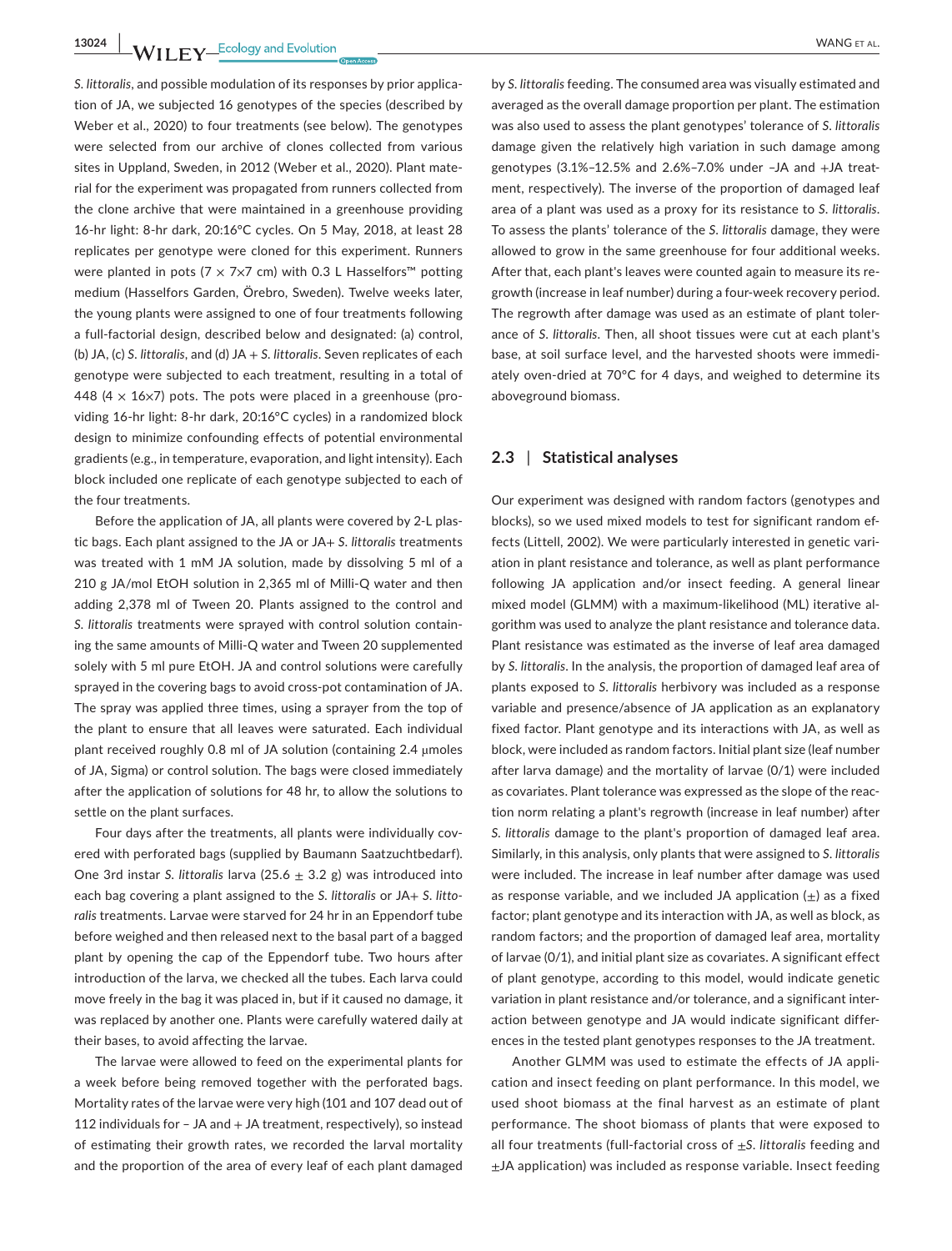and JA application  $(+)$  were included as fixed factors, while plant genotype and its interactions with fixed factors (as well as block) were treated as random factors. Initial plant size was used as a covariate. The significance of the random factors was tested with the likelihood-ratio chi-square test (Zuur et al., 2009). Additionally, to examine the relationship between plant performance and plant resistance/tolerance across genotypes, we again used GLMMs, in which only plants exposed to insect feeding (*+S. littoralis*) were included for analyses. In the models, shoot biomass of these plants was used as the response variable, with the proportion of leaf area (for resistance) and increase in leaf number after damage (for tolerance) used as predictors. In both models, plant genotype and its interaction with the predictor were included as random factors. To meet the assumptions of normality and homogeneity of data residuals for the GLMMs, data on proportion of leaf area damaged and plant biomass were square-root transformed. All the analyses were carried out using the *lmer* function in the "lme4" package in R version 3.4.1. (R Core Team 2016).

# **3** | **RESULTS**

# **3.1** | **Proportion of leaf area damaged by** *S. littoralis* **following JA application**

The proportion of leaf area damaged by *S. littoralis* did not significantly differ among genotypes (genotype:  $X^2 = 1.49$ ,  $p = .222$ , Figure S1), suggesting that there was no genetic variation in plant resistance to *S. littoralis*. Likewise, the effect of prior application of JA did not differ among genotypes (*JA*  $\times$  *genotype*:  $X^2 = 0.00$ ,  $p = 1.00$ , Figure S1). However, the proportion of damaged leaf area was reduced by 40% by the prior application of JA (mean ± *SE*: −JA 6%  $\pm$  0. 6% vs. +JA 4.5%  $\pm$  0. 4%;  $F_{1, 198} = 5.38$   $p = .021$ , Figure 1) and strongly dependent on whether the *S. littoralis* survived through the feeding trial  $(F_{1, 218} = 26.7, p < .001)$ . Smaller plants suffered proportionally more damage than the larger plants ( $F_1$ ,  $_{214} = 5.08, p = .025$ ).

# **3.2** | **Plant tolerance to** *S. littoralis* **damage following JA application**

Each plant's tolerance was expressed as the slope of the reaction norm between its regrowth (increase in leaf number) after damage and its level of herbivore damage. JA application did not influence the overall tolerance of the plant genotypes to *S. littoralis* ( $F_{1, 198} = 0.70$ , *p* = .403), neither did the initial plant size at the introduction of *S. littoralis* impact the overall tolerance  $(F_{1, 219} = 0.03, p = .862)$ . However, we found significant variation in plant tolerance of damage by *S. littoralis* among genotypes  $(X^2 = 6.32, p = .012,$  Figure 2). Genetic variation in tolerance was not dependent on the application of JA  $(JA \times genotype: X^2 = 0.00, p = 1.00)$  nor on the damaged leaf area by *S. littoralis* (*F*1, 213 = 0.21, *p* = .650).



**FIGURE 1** Proportion of leaf area (mean ± *SE*) damaged by *Spodoptera littoralis* of *Fragaria vesca* genotypes that were treated with jasmonic acid (+JA, black bar) or served as controls (-JA, gray bar). The inverse of the proportion of damage was used to estimate the resistance of plant genotypes. The difference in proportion of damage between the JA-treated plants and controls was significant at the  $p < .05$  level



**FIGURE 2** Genetic variation in tolerance of *Fragaria vesca* genotypes to damage by the insect herbivore *Spodotera littoralis*, estimated from mean increases in leaf number relative to the mean proportion of damaged leaf area (*n* = 7), during regrowth for four weeks after the damage. Each line represents results obtained for one plant genotype. There were significant differences in this respect among genotypes at the *p* < .05 level

# **3.3** | **Plant performance following JA application and** *S. littoralis* **damage**

Plant shoot biomass at harvest was used as a measure of plant performance following JA and insect-feeding treatments. Overall, JA application did not influence the final shoot biomass of plants across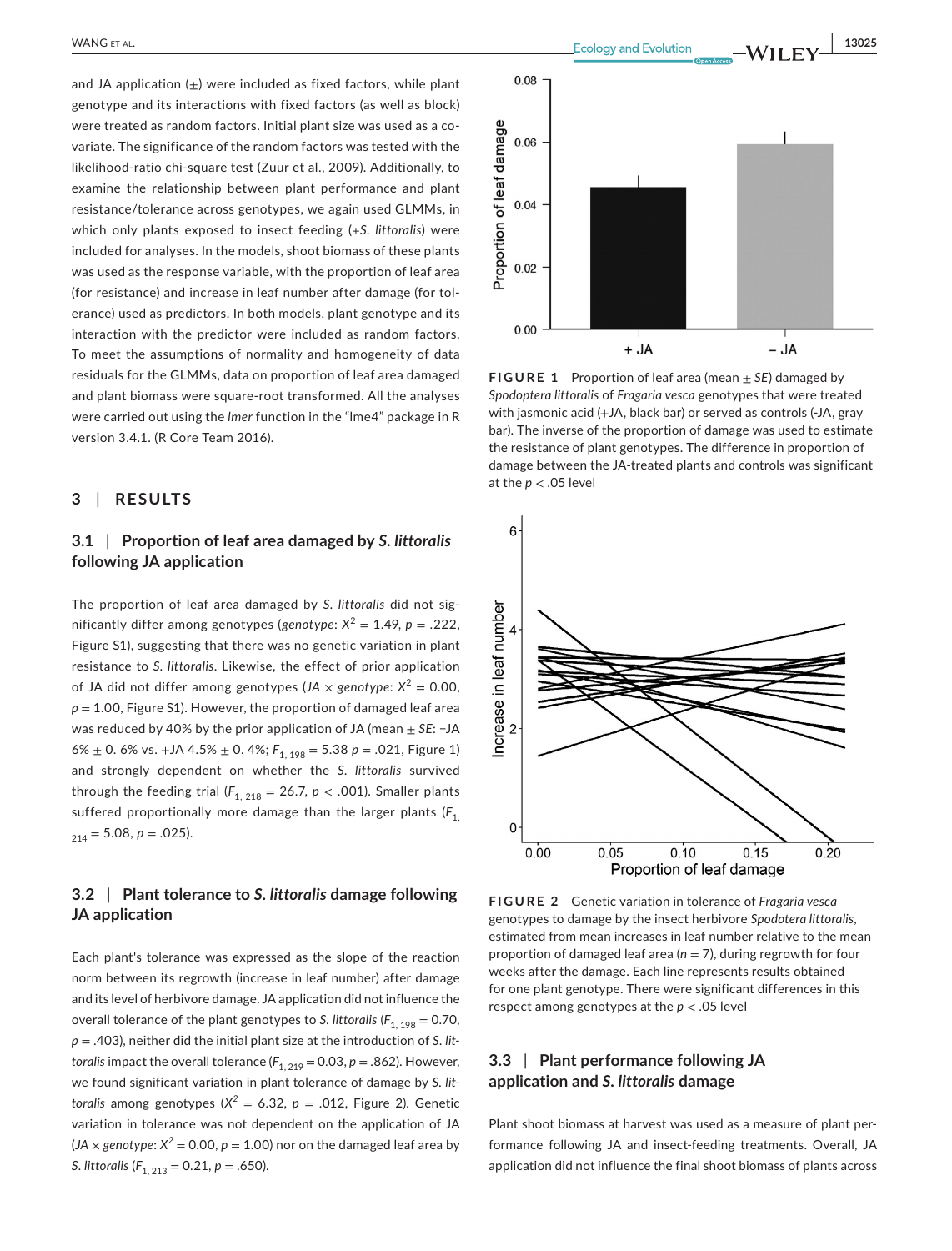**13026 |**  WANG et al.

genotypes ( $F_{1, 425} = 0.08$ ,  $p = .775$ ), but feeding by *S. littoralis* marginally reduced the shoot biomass by 4.6% of all the genotypes (*F*1,  $425 = 4.38$ ,  $p = .053$ , Figure S2). We found significant genetic variation in plant performance  $(X^2 = 7.94, p = .005,$  Figure 3), regardless of the prior application of JA or insect feeding ( $JA \times genotype$ ,  $X^2 = 0.00$ ,  $p = 1.00$ ; *insect feeding*  $\times$  *genotype*,  $X^2 = 0.29$ ,  $p = .591$ ). The initial size of plants prior to treatments significantly affected plant shoot biomass, with larger plants having higher biomass at the end of experiment, irrespective of their genotype  $(F_{1, 444} = 58.03, p < .001)$ . The shoot biomass of a genotype was neither related to the damaged leaf area it experienced nor to its regrowth after the damage (both leaf damage/regrowth  $\times$  *genotype*:  $X^2 = 0.00$ ,  $p = 1.00$ ).

# **4** | **DISCUSSION**

Exposing F. vesca to damage by S. littoralis resulted in differences among the genotypes in regrowth after damage, but not in the proportion of damaged leaf area. These results indicate genetic variation in tolerance of F. vesca, but not in its resistance, to this generalist herbivore. However, *F. vesca* is known to be able to tolerate folivory/ leaf damage by other herbivores as well (Muola & Stenberg, 2018), and thus, it remains to be tested whether the observed genetic variation in tolerance was a specific response to *S. littoralis* damage or to the leaf removal in general. Furthermore, not only the herbivore species but also the amount of damage can affect plant defense responses and the genetic variation in them (Karban & Baldwin, 1997). To verify whether the observed genetic variation in plant tolerance is independent of the amount of damage, further studies are needed in which plant tolerance responses are examined when a gradient of proportion of leaf area is experimentally removed from these genotypes (Fornoni & Nunez-Farfan, 2000). We also detected genetic

variation in plant performance, although the performance of a genotype was not strongly correlated with its tolerance to the generalist herbivore damage. The lack of association between plant tolerance and performance at the genotype level suggests that the tolerance mechanisms of *F. vesca* may not be sufficient for the species to counter herbivore damage (as applied in this study) and maintain fitness. Another simple possible explanation is that regrowth after damage may not be solely responsible for the observed tolerance response, and other mechanisms may also be involved. For instance, in a previous study with woodland strawberry and a leaf chewing herbivore, it was observed that plants could increase their photosynthesis rates after they were damaged (Muola & Stenberg, 2018). Regardless of these possibilities, the genetic variation in tolerance suggests that tolerance traits have evolutionary potential in wild strawberry populations.

Plant resistance has received more attention than plant tolerance in studies of plant defenses against insect herbivores (Karban, 2011). Many plant species show genetic variation in their resistance responses to herbivores (e.g., Bossdorf et al., 2005; Muola et al., 2010; Weber et al., 2020). In particular, Weber et al. (2020) found high variation among the plant genotypes used in this study in resistance to a more specialized and coevolved herbivore (*Galerucella tenella* L.). The generally high mortality of *S. littoralis* feeding on all the plant genotypes observed in this study may reflect this herbivore's polyphagy, and lack of evolutionary history with woodland strawberry. The lack of significant genetic variation could potentially be explained by the overall high variation in damaged leaf area within genotypes (Figure S1) and relatively low replication ( $n = 7$  per genotype). The overall high variation in damaged leaf area within genotypes (Figure S1), which was strongly related to initial plant size and the mortality of *S. littoralis* larvae, may also have contributed to the lack of detected genetic variation. Accordingly, larger plants tend to receive less proportional damage from herbivores,



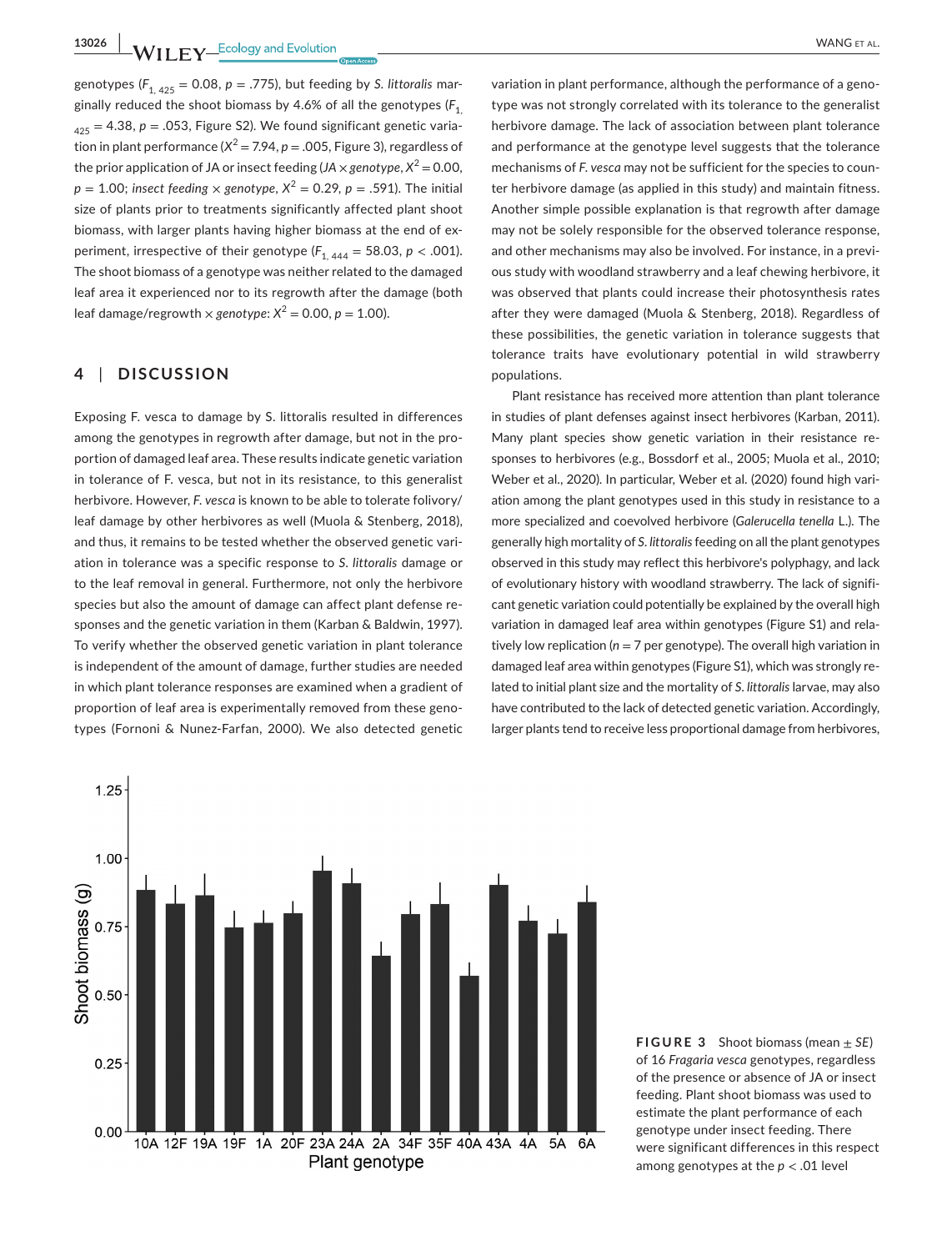or have stronger physical or physiological vitality to resist them, than small plants (Vandegehuchte et al., 2010). The high mortality of *S. littoralis* larvae likely contributed to the high variation in leaf damage through, for instance, differences among individuals of the same genotype in the duration of larval feeding. However, to fully understand the reasons for the apparent absence of genetic variation in resistance, further studies are needed in which the size of plants is standardized and the number of replicated plants is increased within each genotype before exposure to *S. littoralis* herbivory. Furthermore, it is noted that plants in our study were relatively young, which may be another explanation for the presence of tolerance but absence of resistance given the ontogenetic dependence of many plant species on their defense responses (Muola et al., 2010; Visschers et al., 2019; Wang et al., 2018).

Numerous studies indicate that exogenous application of JA on plant leaves, roots, or seeds can increase plants' resistance to insect herbivory (Paudel et al., 2014; Thaler et al., 2001; War & Sharma, 2014; Zhang et al., 2011). Similarly, we found that exogenous application of JA on *F. vesca* leaves reduced the overall proportion of leaf area consumed by *S. littoralis*, suggesting successful induction of plant resistance, but the levels of resistance induced by JA application were similar among all genotypes. A possible explanation for the lack of genetic variation in the resistance of *F. vesca* induced by exogenous JA is that it involves a strongly conserved defense mechanism from which natural selection has removed genetic variation. However, although JA is usually regarded as an effective plant defense inducer, it does not have identical effects to actual insect herbivory, due to the lack of salivary elicitors of defenses and specific elements of interactions between herbivores and host plants (Hogenhout & Bos, 2011; Louis et al., 2013). Thus, the generality of JA's effects may have contributed to the lack of detected genetic variation of *F. vesca* in the resistance and tolerance responses it induced.

Overall, the performance of *F. vesca* plants tended to be reduced by the feeding of *S. littoralis,* indicating that generalist insect species may impair their fitness and impose associated selection pressures. However, although we detected genetic variation in plant performance, it was not affected by either application of JA or insect feeding. Clearly, neither the induction of resistance by JA nor the genetic variation in plant tolerance to *S. littoralis* feeding had significant effects on the overall performance of *F. vesca* in our study. Taken together, our results indicate that *F. vesca* shows genetic variation in tolerance of, rather than resistance to, attack by this generalist herbivore. Thus, the results provide little support for our second and third hypotheses, but partial support for our first hypothesis. As *F. vesca* is a wild relative of garden strawberry (*Fragaria × ananassa*), this study may provide useful information for breeders seeking to exploit tolerance and resistance mechanisms to improve strawberry crops' viability and yields, particularly when multiple herbivores pose significant threats.

#### **ACKNOWLEDGMENTS**

We are grateful to Paul A. Egan and Daniel Buchvaldt Amby for technical assistance and management of the plant material. This study was funded by *Carl Tryggers Stiftelse* (Grant Nos. CTS15:468 and CTS18:828).

## **CONFLICT OF INTEREST**

The authors declare that they have no conflicts of interest.

## **AUTHOR CONTRIBUTION**

**Minggang Wang:** Conceptualization (lead); Data curation (lead); Formal analysis (lead); Investigation (lead); Methodology (lead); Project administration (equal); Writing-original draft (equal); Writing-review & editing (equal). **Anne Muola:** Conceptualization (equal); Funding acquisition (lead); Project administration (equal); Writing-original draft (equal); Writing-review & editing (equal). **Peter Anderson:** Conceptualization (equal); Methodology (equal); Writing-review & editing (equal). **Johan A Stenberg:** Conceptualization (equal); Funding acquisition (lead); Project administration (lead); Writing-original draft (equal); Writing-review & editing (equal).

#### **DATA AVAILABILITY STATEMENT**

Data collected in the research are available at Dryad [https://doi.](https://doi.org/10.5061/dryad.qjq2bvqdf) [org/10.5061/dryad.qjq2bvqdf](https://doi.org/10.5061/dryad.qjq2bvqdf)

#### **ORCID**

*Minggang [Wang](https://orcid.org/0000-0003-1828-6425)* <https://orcid.org/0000-0002-9846-6110> *Anne Muola* <https://orcid.org/0000-0003-1828-6425> *Johan A. Stenberg* <https://orcid.org/0000-0003-0468-799X>

#### **REFERENCES**

- Agrawal, A. A. (2004). Resistance and susceptibility of milkweed: Competition, root herbivory, and plant genetic variation. *Ecology*, *85*(8), 2118–2133. <https://doi.org/10.1890/03-4084>
- Anderson, P., Jonsson, M., & Morte, U. (2001). Variation in damage to cotton affecting larval feeding preference of *Spodoptera littoralis*. *Entomologia Experimentalis et Applicata*, *101*(2), 191–198. [https://doi.](https://doi.org/10.1046/j.1570-7458.2001.00903.x) [org/10.1046/j.1570-7458.2001.00903.x](https://doi.org/10.1046/j.1570-7458.2001.00903.x)
- Anderson, P., Sadek, M. M., & Wackers, F. L. (2011). Root herbivory affects oviposition and feeding behavior of a foliar herbivore. *Behavioral Ecology*, *22*(6), 1272–1277. [https://doi.org/10.1093/behec](https://doi.org/10.1093/beheco/arr124)  $o/arr124$
- Avanci, N. C., Luche, D. D., Goldman, G. H., & Goldman, M. H. S. (2010). Jasmonates are phytohormones with multiple functions, including plant defense and reproduction. *Genetics and Molecular Research*, *9*(1), 484–505.
- Badmi, R., Zhang, Y., Tengs, T., Brurberg, M. B., Krokene, P., Fossdal, C. G., Hytonen, T., & Thorstensen, T. (2019). Induced and primed defence responses of *Fragaria vesca* against grey mold. *Molecular Plant-Microbe Interactions*, *32*(10), 9.
- Bossdorf, O., Auge, H., Lafuma, L., Rogers, W. E., Siemann, E., & Prati, D. (2005). Phenotypic and genetic differentiation between native and introduced plant populations. *Oecologia*, *144*(1), 1–11. [https://doi.](https://doi.org/10.1007/s00442-005-0070-z) [org/10.1007/s00442-005-0070-z](https://doi.org/10.1007/s00442-005-0070-z)
- Carmona, D., & Fornoni, J. (2013). Herbivores can select for mixed defensive strategies in plants. *New Phytologist*, *197*(2), 576–585. [https://](https://doi.org/10.1111/nph.12023) [doi.org/10.1111/nph.12023](https://doi.org/10.1111/nph.12023)
- Creelman, R. A., & Mullet, J. E. (1995). Jasmonic acid distribution and action in plants - Regulation during development and response to biotic and abiotic Stress. *Proceedings of the National Academy of*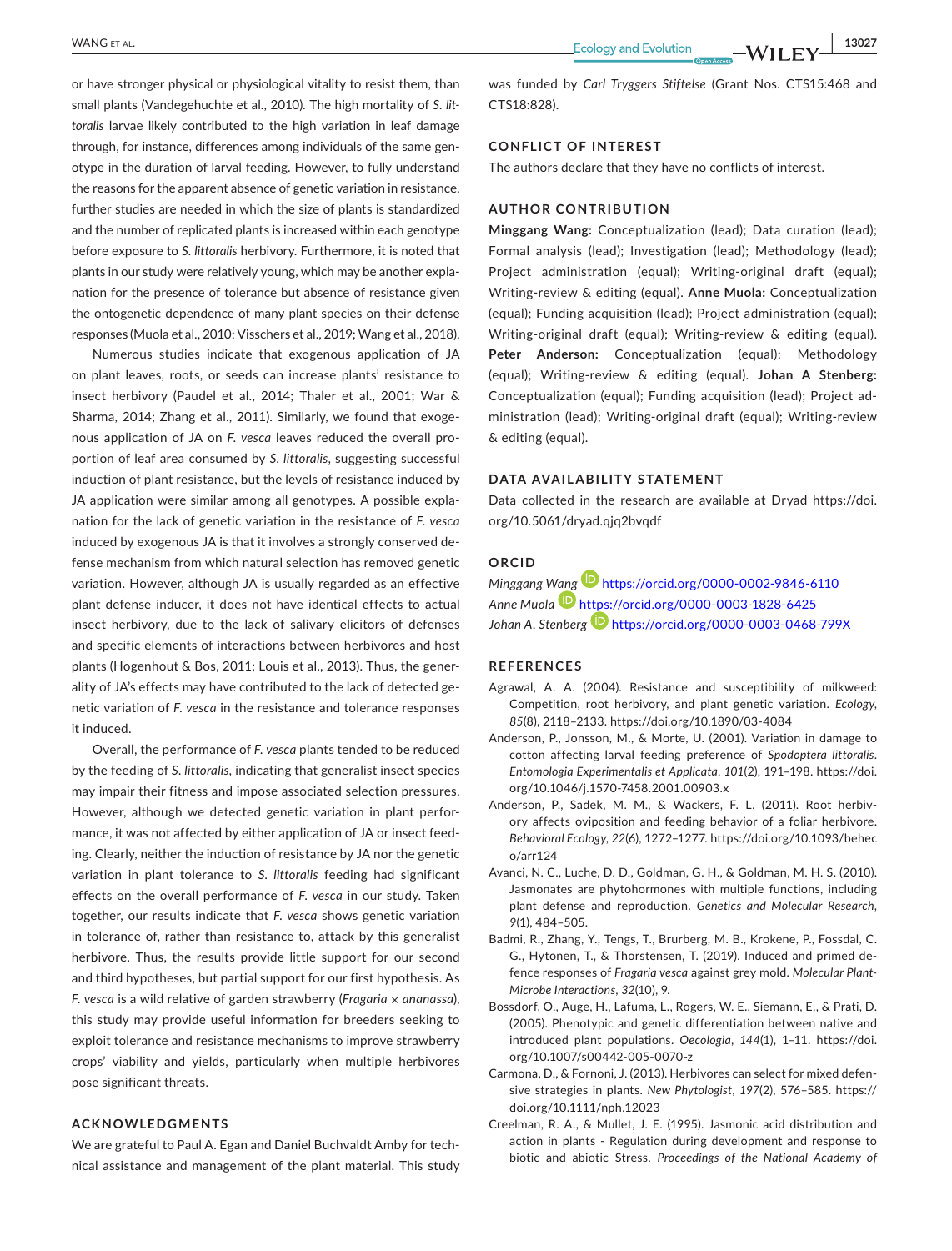**13028 |**  WANG et al.

*Sciences of the United States of America*, *92*(10), 4114–4119. [https://](https://doi.org/10.1073/pnas.92.10.4114) [doi.org/10.1073/pnas.92.10.4114](https://doi.org/10.1073/pnas.92.10.4114)

- Délano-Frier, J. P., Martínez-Gallardo, N. A., Martínez-de La Vega, O., Salas-Araiza, M. D., Barbosa-Jaramillo, E. R., Torres, A., Vargas, P., & Borodanenko, A. (2004). The effect of exogenous jasmonic acid on induced resistance and productivity in amaranth (*Amaranthus hypochondriacus*) is influenced by environmental conditions. *Journal of Chemical Ecology*, *30*(5), 1001–1034. [https://doi.org/10.1023/B:-](https://doi.org/10.1023/B:JOEC.0000028464.36353.bb) [JOEC.0000028464.36353.bb](https://doi.org/10.1023/B:JOEC.0000028464.36353.bb)
- Dicke, M., van Loon, J. J. A., & Soler, R. (2009). Chemical complexity of volatiles from plants induced by multiple attack. *Nature Chemical Biology*, *5*(5), 317–324.<https://doi.org/10.1038/nchembio.169>
- Egan, P. A., Muola, A., & Stenberg, J. A. (2018). Capturing genetic variation in crop wild relatives: An evolutionary approach. *Evolutionary Applications*, *11*(8), 1293–1304.<https://doi.org/10.1111/eva.12626>
- El-Sheikh, E. A. (2015). Comparative toxicity and sublethal effects of emamectin benzoate, lufenuron and spinosad on *Spodoptera littoralis* Boisd. (Lepidoptera: Noctuidae). *Crop Protection*, *67*, 228–234. <https://doi.org/10.1016/j.cropro.2014.10.022>
- Fineblum, W. L., & Rausher, M. D. (1995). Tradeoff between resistance and tolerance to herbivore damage in a morning glory. *Nature*, *377*(6549), 517–520.<https://doi.org/10.1038/377517a0>
- Fornoni, J., & Nunez-Farfan, J. (2000). Evolutionary ecology of *Datura stramonium*: Genetic variation and costs for tolerance to defoliation. *Evolution*, *54*(3), 789–797. [https://doi.](https://doi.org/10.1111/j.0014-3820.2000.tb00080.x) [org/10.1111/j.0014-3820.2000.tb00080.x](https://doi.org/10.1111/j.0014-3820.2000.tb00080.x)
- Fornoni, J., Nunez-Farfan, J., Valverde, P. L., & Rausher, M. D. (2004). Evolution of mixed strategies of plant defense allocation against natural enemies. *Evolution*, *58*(8), 1685–1695. [https://doi.](https://doi.org/10.1111/j.0014-3820.2004.tb00454.x) [org/10.1111/j.0014-3820.2004.tb00454.x](https://doi.org/10.1111/j.0014-3820.2004.tb00454.x)
- Glazebrook, J. (2005). Contrasting mechanisms of defense against biotrophic and necrotrophic pathogens. *Annual Review of Phytopathology*, *43*(1), 205–227. <https://doi.org/10.1146/annurev.phyto.43.040204.135923>
- Hilmarsson, H. S., Hytonen, T., Isobe, S., Goransson, M., Toivainen, T., & Hallsson, J. H. (2017). Population genetic analysis of a global collection of *Fragaria vesca* using microsatellite markers. *PLoS One*, *12*(8), e0183384. <https://doi.org/10.1371/journal.pone.0183384>
- Hinks, C. F., & Byers, J. R. (1976). Biosystematics of the genus *Euxoa* (Lepidoptera: Noctuidae): V. Rearing procedures, and life cycles of 36 species. *The Canadian Entomologist*, *108*, 1345–1357.
- Hogenhout, S. A., & Bos, J. I. B. (2011). Effector proteins that modulate plant-insect interactions. *Current Opinion in Plant Biology*, *14*(4), 422– 428.<https://doi.org/10.1016/j.pbi.2011.05.003>
- Kant, M. R., Sabelis, M. W., Haring, M. A., & Schuurink, R. C. (2008). Intraspecific variation in a generalist herbivore accounts for differential induction and impact of host plant defences. *Proceedings of the Royal Society B-Biological Sciences*, *275*(1633), 443–452. [https://doi.](https://doi.org/10.1098/rspb.2007.1277) [org/10.1098/rspb.2007.1277](https://doi.org/10.1098/rspb.2007.1277)
- Karban, R. (2011). The ecology and evolution of induced resistance against herbivores. *Functional Ecology*, *25*(2), 339–347. [https://doi.](https://doi.org/10.1111/j.1365-2435.2010.01789.x) [org/10.1111/j.1365-2435.2010.01789.x](https://doi.org/10.1111/j.1365-2435.2010.01789.x)
- Karban, R., & Baldwin, I. T. (1997). *Induced responses to herbivory*. University of Chicago Press.
- Littell, R. C. (2002). Analysis of unbalanced mixed model data: A case study comparison of ANOVA versus REML/GLS. *Journal of Agricultural Biological and Environmental Statistics*, *7*(4), 472–490. <https://doi.org/10.1198/108571102816>
- Louis, J., Peiffer, M., Ray, S., Luthe, D. S., & Felton, G. W. (2013). Hostspecific salivary elicitor(s) of European corn borer induce defenses in tomato and maize. *New Phytologist*, *199*(1), 66–73. [https://doi.](https://doi.org/10.1111/nph.12308) [org/10.1111/nph.12308](https://doi.org/10.1111/nph.12308)
- Mitchell, C., Brennan, R. M., Graham, J., & Karley, A. J. (2016). Plant defense against herbivorous pests: Exploiting resistance and tolerance traits for sustainable crop protection. *Frontiers in Plant Science*, *7*, 1132.<https://doi.org/10.3389/fpls.2016.01132>
- Montezano, D. G., Specht, A., Sosa-Gomez, D. R., Roque-Specht, V. F., Sousa-Silva, J. C., Paula-Moraes, S. D., Peterson, J. A., & Hunt, T. E. (2018). Host plants of *Spodoptera frugiperda* (Lepidoptera: Noctuidae) in the Americas. *African Entomology*, *26*(2), 286–300.
- Muola, A., Mutikainen, P., Laukkanen, L., Lilley, M., & Leimu, R. (2010). Genetic variation in herbivore resistance and tolerance: The role of plant life-history stage and type of damage. *Journal of Evolutionary Biology*, *23*(10), 2185–2196. [https://doi.](https://doi.org/10.1111/j.1420-9101.2010.02077.x) [org/10.1111/j.1420-9101.2010.02077.x](https://doi.org/10.1111/j.1420-9101.2010.02077.x)
- Muola, A., & Stenberg, J. A. (2018). Folivory has long-term effects on sexual but not on asexual reproduction in woodland strawberry. *Ecology and Evolution*, *8*(23), 12250–12259. [https://doi.org/10.1002/](https://doi.org/10.1002/ece3.4687) [ece3.4687](https://doi.org/10.1002/ece3.4687)
- Muola, A., Weber, D., Malm, L. E., Egan, P. A., Glinwood, R., Parachnowitsch, A. L., & Stenberg, J. A. (2017). Direct and pollinator-mediated effects of herbivory on strawberry and the potential for improved resistance. *Frontiers in Plant Science*, *8*, 823. [https://doi.](https://doi.org/10.3389/fpls.2017.00823) [org/10.3389/fpls.2017.00823](https://doi.org/10.3389/fpls.2017.00823)
- Nunez-Farfan, J., Fornoni, J., & Valverde, P. L. (2007). The evolution of resistance and tolerance to herbivores. *Annual Review of Ecology Evolution and Systematics*, *38*, 541–566. [https://doi.org/10.1146/](https://doi.org/10.1146/annurev.ecolsys.38.091206.095822) [annurev.ecolsys.38.091206.095822](https://doi.org/10.1146/annurev.ecolsys.38.091206.095822)
- Omer, A. D., Granett, J., Karban, R., & Villa, E. M. (2001). Chemicallyinduced resistance against multiple pests in cotton. *International Journal of Pest Management*, *47*(1), 49–54. [https://doi.](https://doi.org/10.1080/09670870150215595) [org/10.1080/09670870150215595](https://doi.org/10.1080/09670870150215595)
- Omer, A. D., Thaler, J. S., Granett, J., & Karban, R. (2000). Jasmonic acid induced resistance in grapevines to a root and leaf feeder. *Journal of Economic Entomology*, *93*(3), 840–845. [https://doi.](https://doi.org/10.1603/0022-0493-93.3.840) [org/10.1603/0022-0493-93.3.840](https://doi.org/10.1603/0022-0493-93.3.840)
- Osorio, S., Castillejo, C., Quesada, M. A., Medina-Escobar, N., Brownsey, G. J., Suau, R., Heredia, A., Botella, M. A., & Valpuesta, V. (2008). Partial demethylation of oligogalacturonides by pectin methyl esterase 1 is required for eliciting defence responses in wild strawberry (*Fragaria vesca*). *Plant Journal*, *54*(1), 43–55.
- Paudel, S., Rajotte, E. G., & Felton, G. W. (2014). Benefits and costs of tomato seed treatment with plant defense elicitors for insect resistance. *Arthropod-Plant Interactions*, *8*(6), 539–545. [https://doi.](https://doi.org/10.1007/s11829-014-9335-y) [org/10.1007/s11829-014-9335-y](https://doi.org/10.1007/s11829-014-9335-y)
- Pogue, M. (2002). A world revision of the genus *Spodoptera Guenée* (Lepidoptera: Noctuidae). *Memoirs of the American Entomological Society*, *43*, 1–202.
- Proffit, M., Khallaf, M. A., Carrasco, D., Larsson, M. C., & Anderson, P. (2015). "Do you remember the first time?" Host plant preference in a moth is modulated by experiences during larval feeding and adult mating. *Ecology Letters*, *18*(4), 365–374.
- R Core Team (2016). *R: A language and environment for statistical computing. Version 3.4.0*, R Foundation for Statistical Computing: Vienna, Austria.
- Rodriguez-Saona, C., Chalmers, J. A., Raj, S., & Thaler, J. S. (2005). Induced plant responses to multiple damagers: Differential effects on an herbivore and its parasitoid. *Oecologia*, *143*(4), 566–577. [https://doi.](https://doi.org/10.1007/s00442-005-0006-7) [org/10.1007/s00442-005-0006-7](https://doi.org/10.1007/s00442-005-0006-7)
- Santino, A., Taurino, M., De Domenico, S., Bonsegna, S., Poltronieri, P., Pastor, V., & Flors, V. (2013). Jasmonate signaling in plant development and defense response to multiple (a)biotic stresses. *Plant Cell Reports*, *32*(7), 1085–1098.<https://doi.org/10.1007/s00299-013-1441-2>
- Stam, J. M., Kroes, A., Li, Y. H., Gols, R., van Loon, J. J. A., Poelman, E. H., & Dicke, M. (2014). Plant interactions with multiple insect herbivores: From community to genes. *Annual Review of Plant Biology*, *65*, 689–713. <https://doi.org/10.1146/annurev-arplant-050213-035937>
- Stevens, M. T., Waller, D. M., & Lindroth, R. L. (2007). Resistance and tolerance in *Populus tremuloides*: Genetic variation, costs, and environmental dependency. *Evolutionary Ecology*, *21*(6), 829–847. [https://](https://doi.org/10.1007/s10682-006-9154-4) [doi.org/10.1007/s10682-006-9154-4](https://doi.org/10.1007/s10682-006-9154-4)